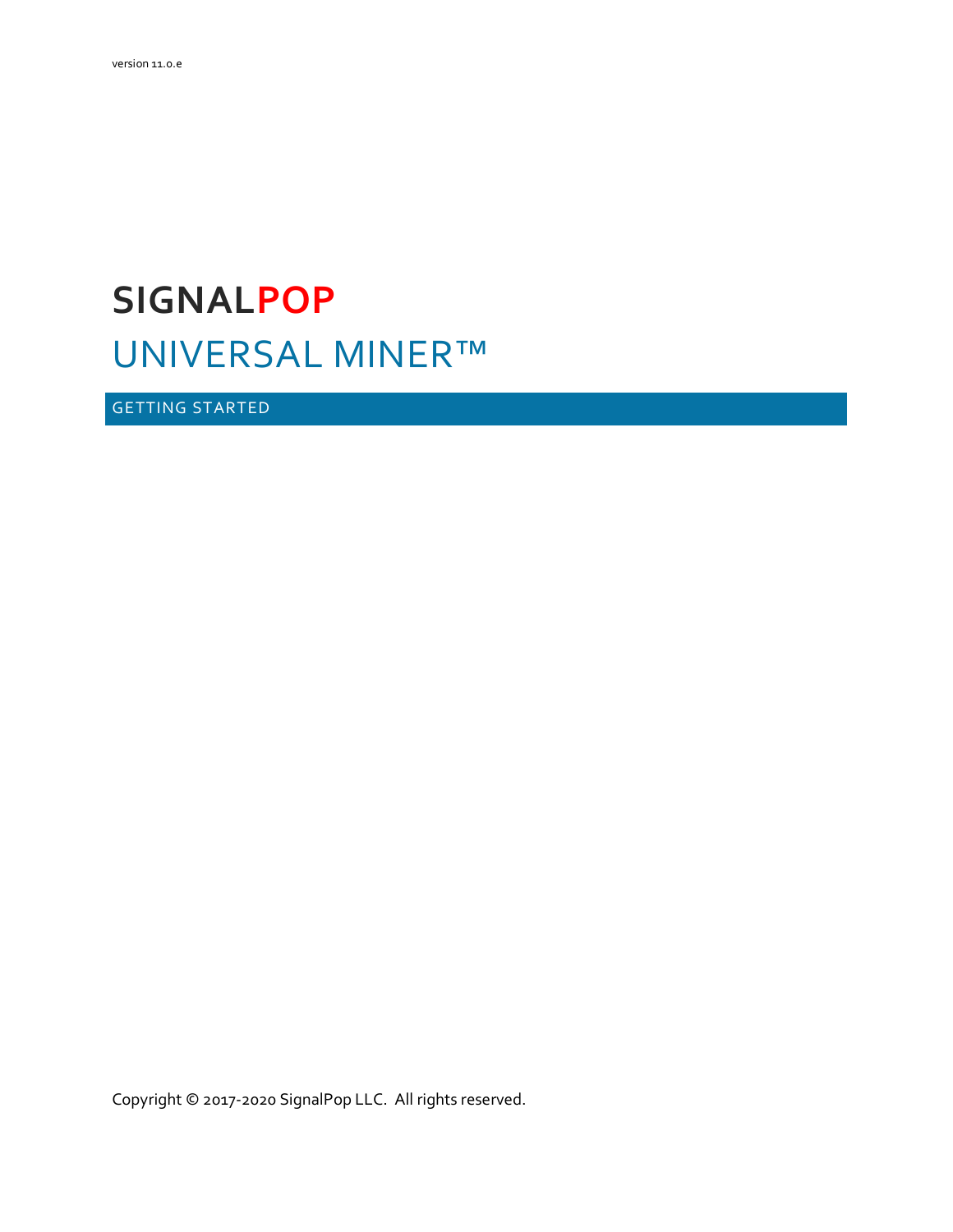# CONTENTS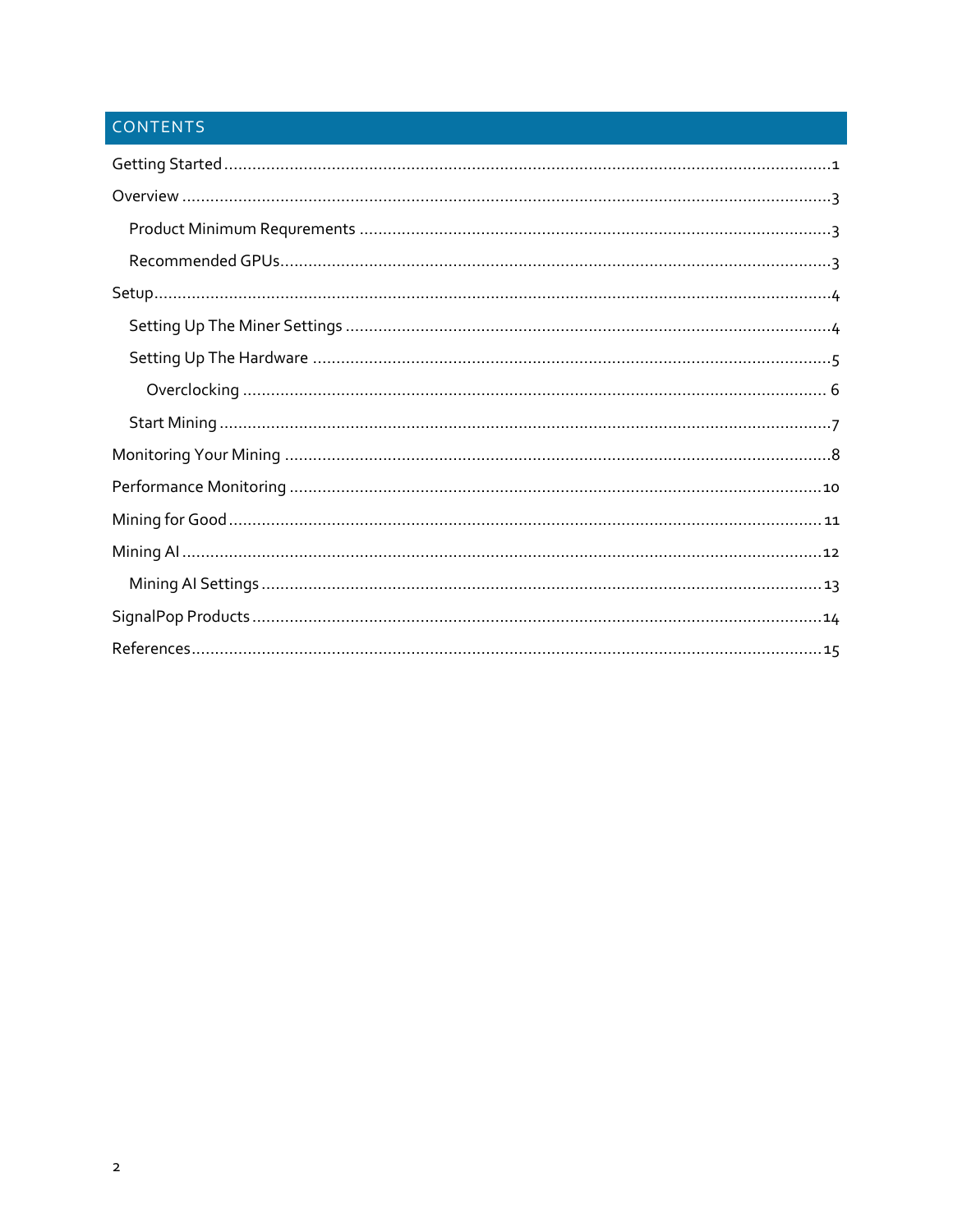# <span id="page-2-0"></span>OVERVIEW

The SignalPop® Universal Miner™ is an application designed to help you mine cryptocurrencies (such as Ethereum) and soon mine artificial intelligence problems using the MyCaffe™ AI Platform (Brown, 2018). MyCaffe was inspired by the original open source C++ Caffe project created by (Jia, et al., 2014) while at Berkeley. For more information on MyCaffe, see us on **GitHub** at<http://github.com/mycaffe> or **NuGet** at [https://www.nuget.org/packages?q=MyCaffe.](https://www.nuget.org/packages?q=MyCaffe)

When mining with the Universal Miner, there are several important features to be aware of for they will impact the performance and safety of your mining:

- **Settings**; these are the main settings that specify the mining address where you are to be paid, and the name of your mining machine.
- **Hardware**; the hardware settings allow you to monitor the current GPU temperatures and set hardware tuning settings (if your GPU has a configurable fan).
- **Status**; the status shows the standard mining output that you may be familiar with which typically shows the mining progress, etc.

So let's get started, but before we do, please make sure that you are running on a system that meets the minimum requirements listed below.

# <span id="page-2-1"></span>PRODUCT MINIMUM REQUREMENTS

The SignalPop Universal Miner was built for Windows developers running on either Windows 7 or Windows 10 PC's that have at least one NVIDIA CUDA based GPU installed. With that in mind the minimum requirements for the designer are as follows:

- Operating System: **64-bit Windows 7 or Windows 10**
- System Memory (PC side): **8 GB or more**
- Hard Disk Space: **10 GB free disk space**
- GPU Model: **NVIDIA 1060 or above recommended** (must have CUDA support with compute 3.5 or greater and the latest NVIDIA driver<sup>[1](#page-2-3)</sup>)
- GPU Memory: **4 GB** (6 GB or more is recommended)

# <span id="page-2-2"></span>RECOMMENDED GPUS

As of 7/17/2018, the following GPUs are recommended when using the SignalPop Universal Miner:

- [NVIDIA 1080 TI](https://www.nvidia.com/en-us/geforce/products/10series/geforce-gtx-1080-ti/)
- [NVIDIA 1070 TI](https://www.nvidia.com/en-us/geforce/products/10series/geforce-gtx-1070-ti/)
- [NVIDIA 1070](https://www.nvidia.com/en-us/geforce/products/10series/geforce-gtx-1070-ti/)
- [NVIDIA 1060](https://www.nvidia.com/en-us/geforce/products/10series/geforce-gtx-1060/)

NVIDIA 20 series GPUS (including 2080 TI) are currently **not recommended** for they lack fan control.

<span id="page-2-3"></span><sup>&</sup>lt;sup>1</sup> To get the latest NVIDIA driver, please see https://www.geforce.com/drivers.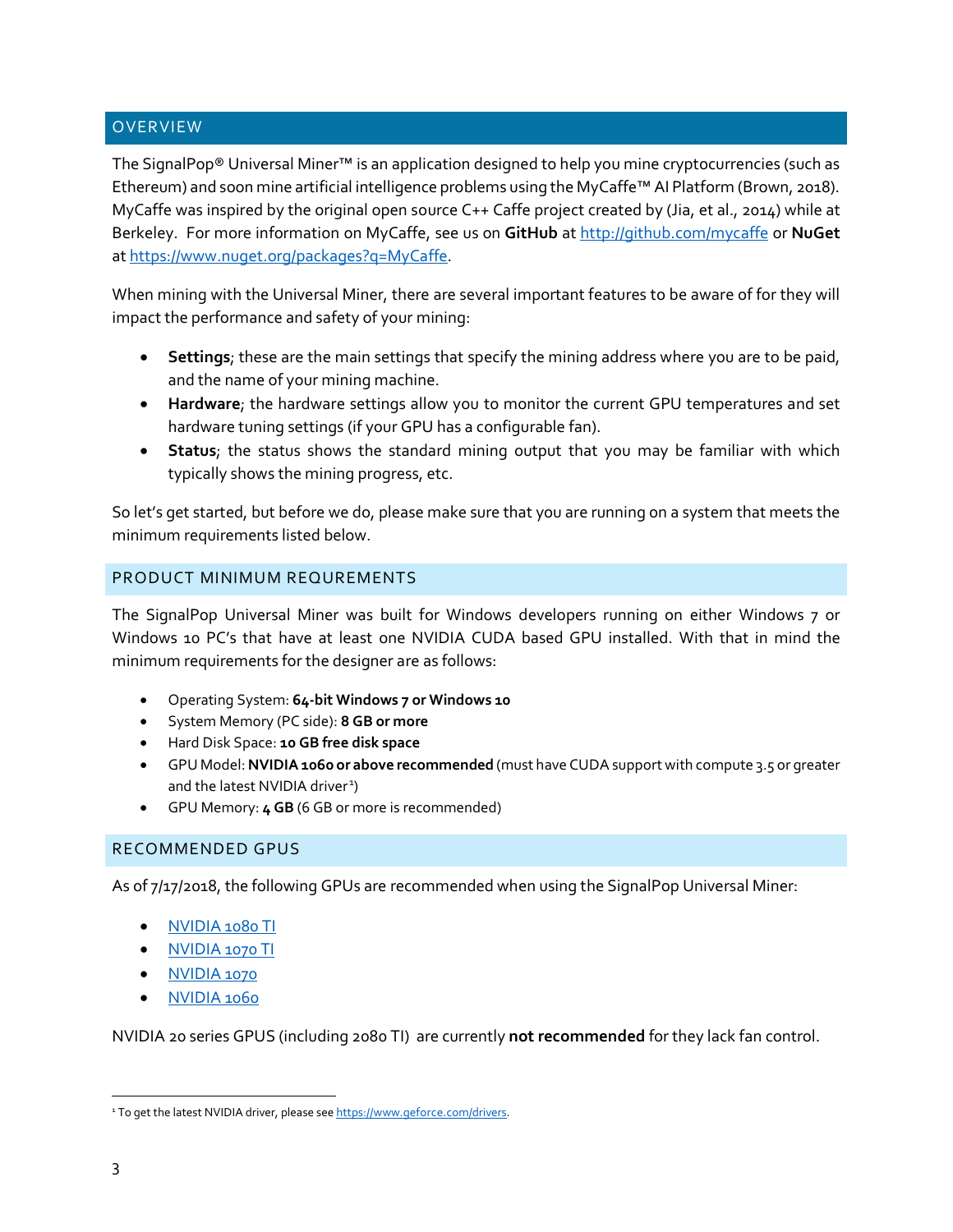# <span id="page-3-0"></span>SETUP

Before you start mining, it is important to first change the settings with your mining address and machine name. If you do not change the mining address to your mining address (such as your ETH address) you will not be compensated for your efforts.

# <span id="page-3-1"></span>SETTING UP THE MINER SETTINGS

The first step when using the SignalPop Universal Mineris to change the settings to your mining settings.

| SignalPop Universal Miner                                         |                                                                                                                                                                                                             | $\times$                                                                                                                                                            |
|-------------------------------------------------------------------|-------------------------------------------------------------------------------------------------------------------------------------------------------------------------------------------------------------|---------------------------------------------------------------------------------------------------------------------------------------------------------------------|
| Help<br>File                                                      |                                                                                                                                                                                                             |                                                                                                                                                                     |
|                                                                   | Welcome to the SignalPop Universal Miner! <sup>™</sup><br>a crypto currency, or solving an artificial intelligence problem, we've got you covered!<br>● wpe.net.miner.mycaffe ● wpe.net.miner.ethereum.11.0 | The SignalPop Universal Miner manages and keeps your work running with its unique package management system. Whether mining                                         |
| Overview                                                          | <b>FO</b><br>÷                                                                                                                                                                                              | Settings - WARNING: unless you want make a mining donation to us :-), change the Primary Address below to your ETH address.<br>$\blacktriangleright$ $\blacksquare$ |
| Status                                                            | $\frac{1}{2}$ $\frac{1}{2}$<br>$\boxed{\Xi}$<br>$\times$ Compensation                                                                                                                                       |                                                                                                                                                                     |
| History                                                           | <b>Primary Address</b><br>$\times$ General                                                                                                                                                                  | 0xb0d26F749FC3aE8cadb29bA4E224CA4C9Af99e20                                                                                                                          |
| Hardware                                                          | Name<br>Configuration<br>$\times$ Mining for Charity                                                                                                                                                        | wpe.net.miner.ethereum.11.0<br>C:\ProgramData\SignalPop\Universal Miner\MinerModules\wpe.net.mir                                                                    |
| <b>Settings</b>                                                   | <b>Secondary Address</b><br>Secondary Name<br>Secondary Address Mining Percent                                                                                                                              | 0.00%                                                                                                                                                               |
| Account                                                           | $\times$ Parameters<br><b>MinerModuleParser</b>                                                                                                                                                             |                                                                                                                                                                     |
| About                                                             | MinerModuleExe<br>MinerModuleDII<br>Volts                                                                                                                                                                   | 120.0                                                                                                                                                               |
| Mining for Good                                                   | Miner Name<br>Amps<br>Host1                                                                                                                                                                                 | miningminingmining777<br>20.0<br>us1.ethermine.org:4444                                                                                                             |
|                                                                   | Host <sub>2</sub><br>$\times$ System<br><b>Product Version</b>                                                                                                                                              | us2.ethermine.org:14444<br>0.11.0.96                                                                                                                                |
| using l<br><b>SignalPop</b><br><b>CUDA 11.0.3</b><br>on 0.11.0.96 | <b>Primary Address</b><br>use your address instead of the one listed.                                                                                                                                       | Specifies the full ETH primary address where your mining rewards are sent, such as '0xb0d26F749FC3aE8cadb29bA4E224CA4C9Af99e20'. Note,                              |

# **Figure 1 Setting Up**

Take the following steps to setup your miner:

- 1.) Select the 'Settings' button on the left of the Universal Miner.
- **2.) Change the 'Primary Address' to your ETH address.**
- 3.) Change your 'MinerName' to the name that you want to see on ethminer.org for the machine.
- 4.) Press the 'Save' ( $\Box$ ) button to save your settings.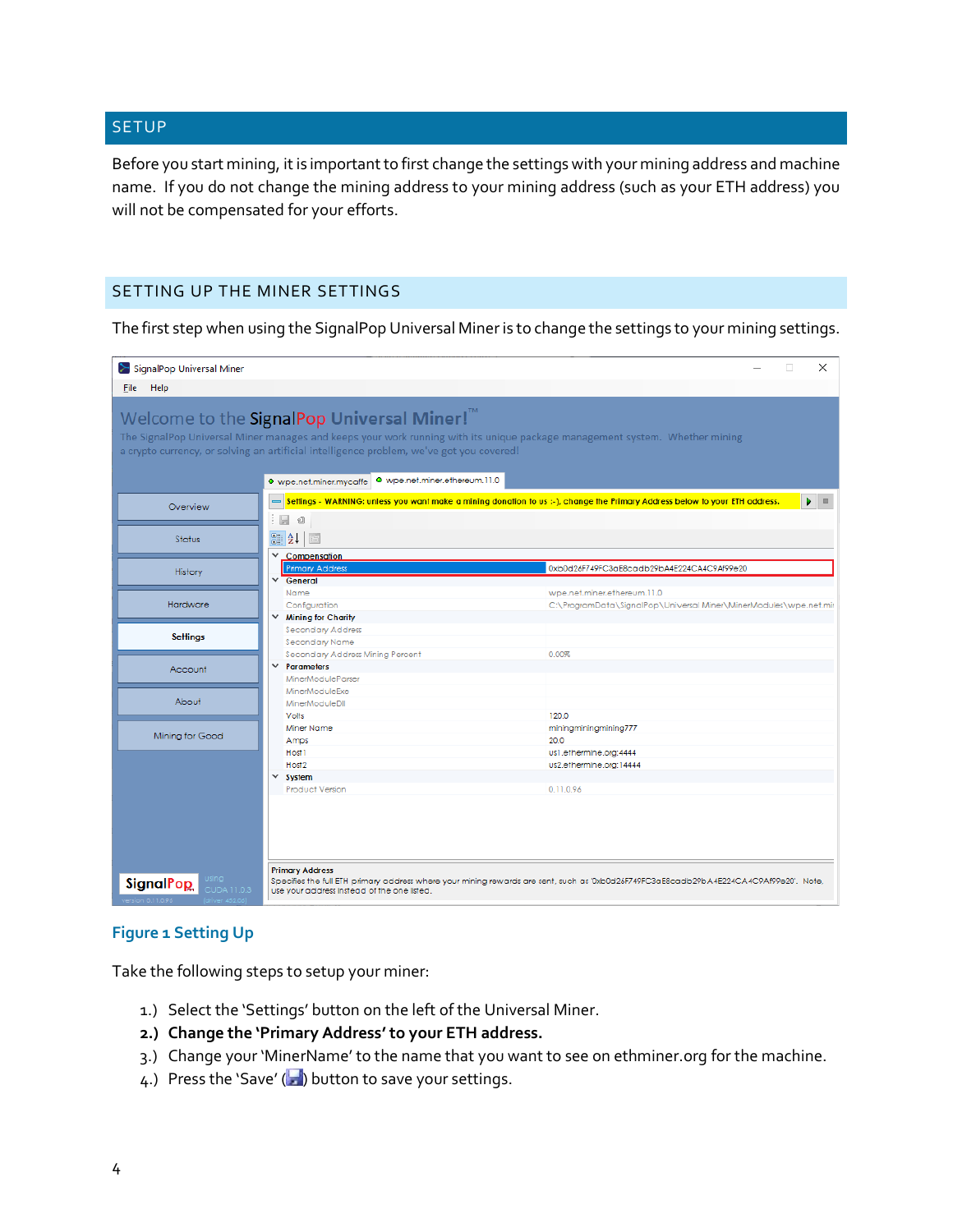# <span id="page-4-0"></span>SETTING UP THE HARDWARE

After saving your miner settings, you will want to setup the hardware used to mine. To make these changes, select the 'Hardware' button on the left of the Universal Miner.

| SignalPop Universal Miner                                                                                                                                                                                                                                                         |                                                                                                              | ×<br>о                                                                                                                                |  |  |  |
|-----------------------------------------------------------------------------------------------------------------------------------------------------------------------------------------------------------------------------------------------------------------------------------|--------------------------------------------------------------------------------------------------------------|---------------------------------------------------------------------------------------------------------------------------------------|--|--|--|
| <b>File</b><br>Help                                                                                                                                                                                                                                                               |                                                                                                              |                                                                                                                                       |  |  |  |
| Welcome to the SignalPop Universal Miner! <sup>™</sup><br>The SignalPop Universal Miner manages and keeps your work running with its unique package management system. Whether mining<br>a crypto currency, or solving an artificial intelligence problem, we've got you covered! |                                                                                                              |                                                                                                                                       |  |  |  |
|                                                                                                                                                                                                                                                                                   | O wpe.net.miner.ethereum.11.0<br>O wpe.net.miner.mycaffe                                                     |                                                                                                                                       |  |  |  |
| Overview                                                                                                                                                                                                                                                                          | lardware<br>Ы<br>3                                                                                           | $\blacktriangleright$ $\blacksquare$                                                                                                  |  |  |  |
| Status                                                                                                                                                                                                                                                                            | Machine BASE8                                                                                                | Host <b>BASE8</b><br>Address 192.168.200.1                                                                                            |  |  |  |
| History                                                                                                                                                                                                                                                                           | Memory 68.60 GB total/36.36 GB free                                                                          | GPU Watts 401.25W (3.34 amp)                                                                                                          |  |  |  |
| <b>Hardware</b>                                                                                                                                                                                                                                                                   | Operating System Microsoft Windows NT 6.2.9200.0 (64-bit)                                                    |                                                                                                                                       |  |  |  |
| Settings                                                                                                                                                                                                                                                                          | ○ Enable hardware funing<br>target<br>Temp<br>$\sqcap$ GPU #0<br>Quadro RTX 8000 (51.14 GB - P2P on)<br>60 C | overclock<br>actual<br>usage<br>GPU<br>GPU<br>Temp<br>Fan<br>Memor<br>Memo<br>35 C<br>51.1 GB<br>300<br>0%<br>405<br>n/a<br>容<br>12 1 |  |  |  |
| Account                                                                                                                                                                                                                                                                           | $\sqrt{GPU#1}$<br>60 C<br>GeForce RTX 2080 Ti (11.81 GB - P2P                                                | 11.8 GB<br>300<br>405<br>44 C<br>1%<br>n/a<br>饲<br>GRU                                                                                |  |  |  |
| About                                                                                                                                                                                                                                                                             | $\nabla$ GPU #2<br>60 C<br>TITAN Xp (12.80 GB - P2P on) sn = #9                                              | 32 C<br>12.8 GB<br>0%<br>139<br>405<br>50 %<br><b>B</b> a<br>癣                                                                        |  |  |  |
| Mining for Good                                                                                                                                                                                                                                                                   |                                                                                                              | 2                                                                                                                                     |  |  |  |
|                                                                                                                                                                                                                                                                                   |                                                                                                              |                                                                                                                                       |  |  |  |
| <b>SignalPop</b><br>CUDA 11.0.3                                                                                                                                                                                                                                                   |                                                                                                              |                                                                                                                                       |  |  |  |

# **Figure 2 Setting up the Hardware**

To set up the hardware, take the following steps.

- 1.) First select the GPU's to use when mining you must select at least one.
- 2.) Next, set your target temperature by selecting the 'Edit' (**1994**) button to set the turning targets for temperature and overclocking offsets.
- 3.) Save your settings by pressing the 'Save' ( $\Box$ ) button.

Hardware tuning is only provided on GPU's that have configurable fans. When using hardware tuning, set your target temperature to a reasonable, yet safe temperature for your GPU. We have found 60 to 65 degrees Celsius to be good target temperatures. With a setting of 65 degrees Celsius, you may see your GPU temperatures rise above into the 70's Celsius depending on your environment, computer cabinet, etc. However, we do not recommend running your GPU's higher than 75 Celsius for doing so may damage your GPU hardware.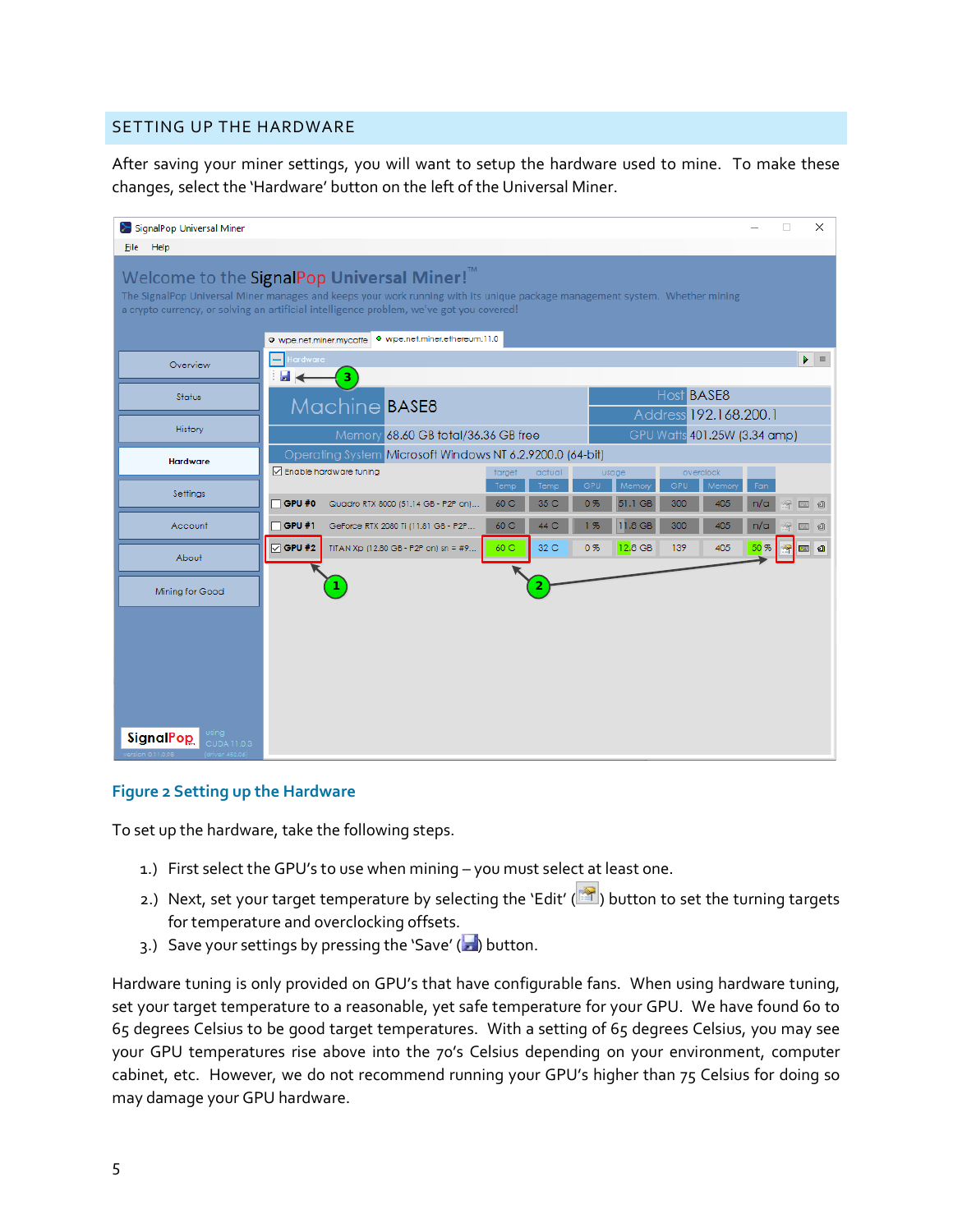**IMPORTANT:** When using hardware tuning, initially the hardware tuning searches for the optimal fan rate to keep you temperatures within a 5 degree Celsius band of your target. During this process, you fans will rise up to 100% for a while and then slowly back-off until the optimal fan speed is found for the given temperature. Our hardware turning errors on the side of adding more cooling instead of less for less cooling may cause hardware failure.

# <span id="page-5-0"></span>**OVERCLOCKING**

**NOTE:** Currently overclocking is unavailable, but due to be released in a future release after we complete our testing.

**WARNING:** When overclocking your GPU(s), you need to be careful for you could void your GPU warranty, damage your GPU, your computer or even worse cause a fire. If you are going to overclock your GPU(s) it is up to you to determine the best overclocking values that do not lead to excessive heat generation in your GPU. Increasing the overclocking will run the GPU at a hotter temperature and may cause it to malfunction.

A new GPU is typically set to its factory-set reference clock speed for both the GPU and the memory. The following are common reference clock speeds that we have seen. All GPU's shown are NVIDIA based GPU's from different card manufacturers:

| GPU                    | <b>GPU Reference Clock</b> | <b>Memory Reference Clock</b> |
|------------------------|----------------------------|-------------------------------|
| From NVIDIA - Titan Xp | 1835 - 1847 MHz            | 5508 MHz                      |
| From EVGA - 1080 ti    | $1835 - 1975$ MHz          | 5005 MHz                      |
| From EVGA-1080 ti      | 1885 MHz                   | 3802 MHz                      |

*Keep in mind that these values are not set in stone for one manufacture may ship their GPU's with a different reference clock speed than another – these are just the reference clock speeds that we have seen in our GPUs.*

When overclocking, we have found that overclocking the Memory Clock and under-clocking the GPU Clock has the best performance/temperature for mining a cryptocurrency. However, when mining an artificial intelligence problem, we have found that you do not want to under-clock the GPU.

We have found that overclocking the Memory by around 600 Mhz and under-clocking the GPU by 200 Mhz creates a reliable result that does not crash the GPU and maintains a temperature range that can be managed with remaining fan speedup available (e.g. if the fan is running at 70%, a 30% speed-up is available).

**IMPORTANT**: Even though we have seen positive results with these speed-ups, we have had a few Gigabyte 1070 GPU's fail using these settings and our ambient temperature environment may be very different from yours. If you live in an area with a relatively warm ambient temperature (80 degrees Fahrenheit or more) you may not be able to overclock at all. The reading to watch very closely when overclocking is your **actual GPU temperature**. We do not recommend overclocking **at all** if you're actual GPU temperature is at or rises above 65 degrees Celsius. When enabling the overclock tuning, we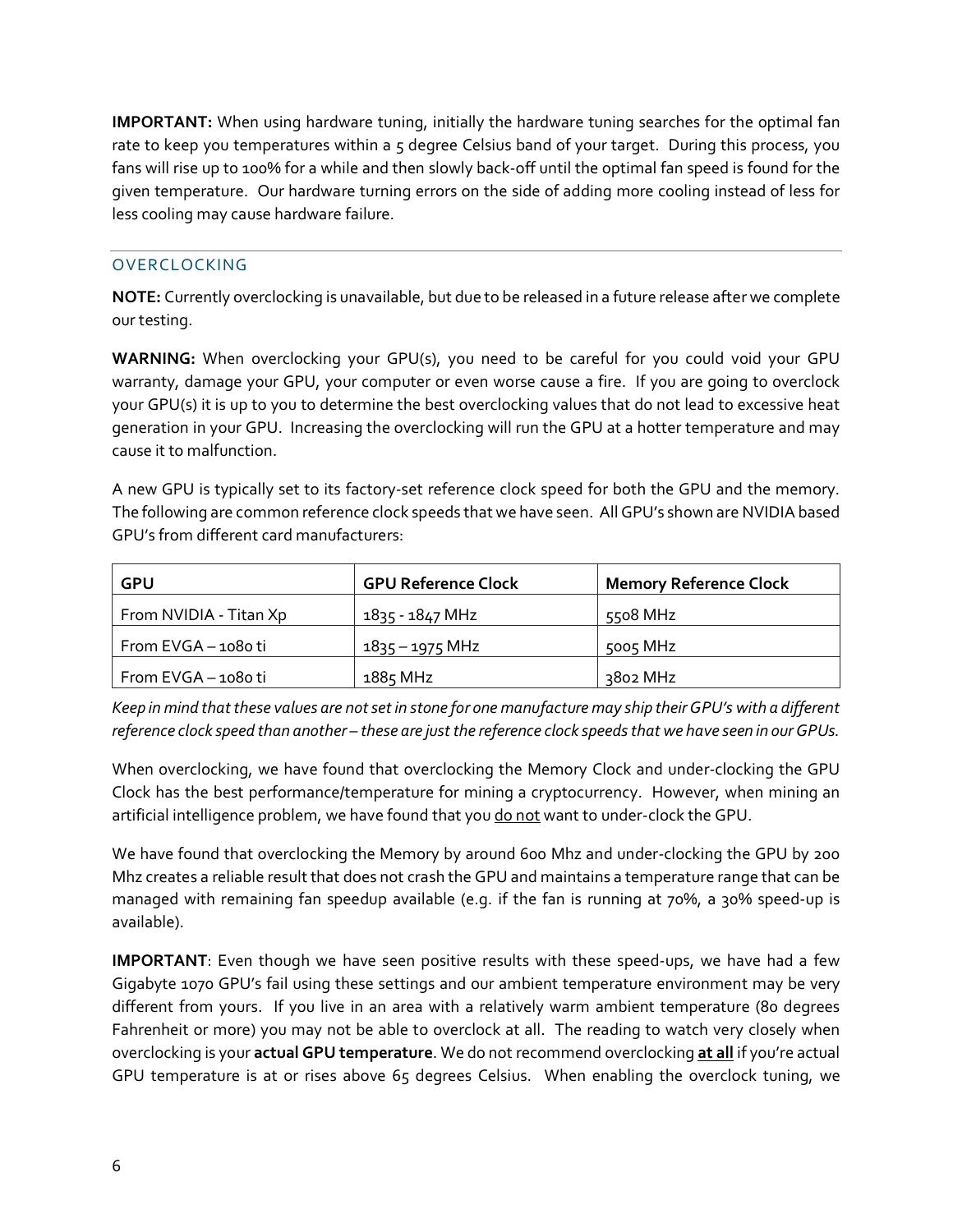recommend that you set your target temperature to a value of 65 degrees Celsius or less for we will not overclock if the actual temperature rises above the target temperature + 5 degrees Celsius.

# <span id="page-6-0"></span>START MINING

To start mining, just select the 'Start' ( $\blacktriangleright$ ) button in the upper right corner of any window. To stop, just press the 'Stop'  $(\blacksquare)$  button.

| SignalPop Universal Miner       |                                                                                                                                                                                       |      | ×<br>п       |
|---------------------------------|---------------------------------------------------------------------------------------------------------------------------------------------------------------------------------------|------|--------------|
| File Help                       |                                                                                                                                                                                       |      |              |
|                                 | Welcome to the SignalPop Universal Miner! <sup>™</sup><br>The SignalPop Universal Miner manages and keeps your work running with its unique package management system. Whether mining |      |              |
|                                 | a crypto currency, or solving an artificial intelligence problem, we've got you covered!                                                                                              |      |              |
| Overview                        | · wpe.net.miner.mycaffe • wpe.net.miner.ethereum.11.0<br>$\equiv$ Overview                                                                                                            |      | $\Box$<br>Þ. |
| Status                          | miningminingmining777                                                                                                                                                                 | IDLE |              |
| History                         |                                                                                                                                                                                       |      |              |
| Hardware                        | Speed                                                                                                                                                                                 | 0.00 | Mh/s         |
| Settings                        |                                                                                                                                                                                       |      |              |
| Account                         | <b>Job Count</b>                                                                                                                                                                      | ი    |              |
| About                           |                                                                                                                                                                                       |      |              |
| Mining for Good                 | Acceptance Rate                                                                                                                                                                       | 0.00 | %            |
|                                 | <b>Rejection Rate</b>                                                                                                                                                                 | 0.00 | $\%$         |
|                                 |                                                                                                                                                                                       |      |              |
| using.                          |                                                                                                                                                                                       |      |              |
| <b>SignalPop</b><br>CUDA 11.0.3 | hardware<br>tuning ON<br>57 C                                                                                                                                                         | 48 C | 32 C         |

Figure 3 Starting and Stopping Mining

Once started, the status will change from 'IDLE' to 'RUNNING' and after an initial startup period you will see your 'Speed' Mh/s increase.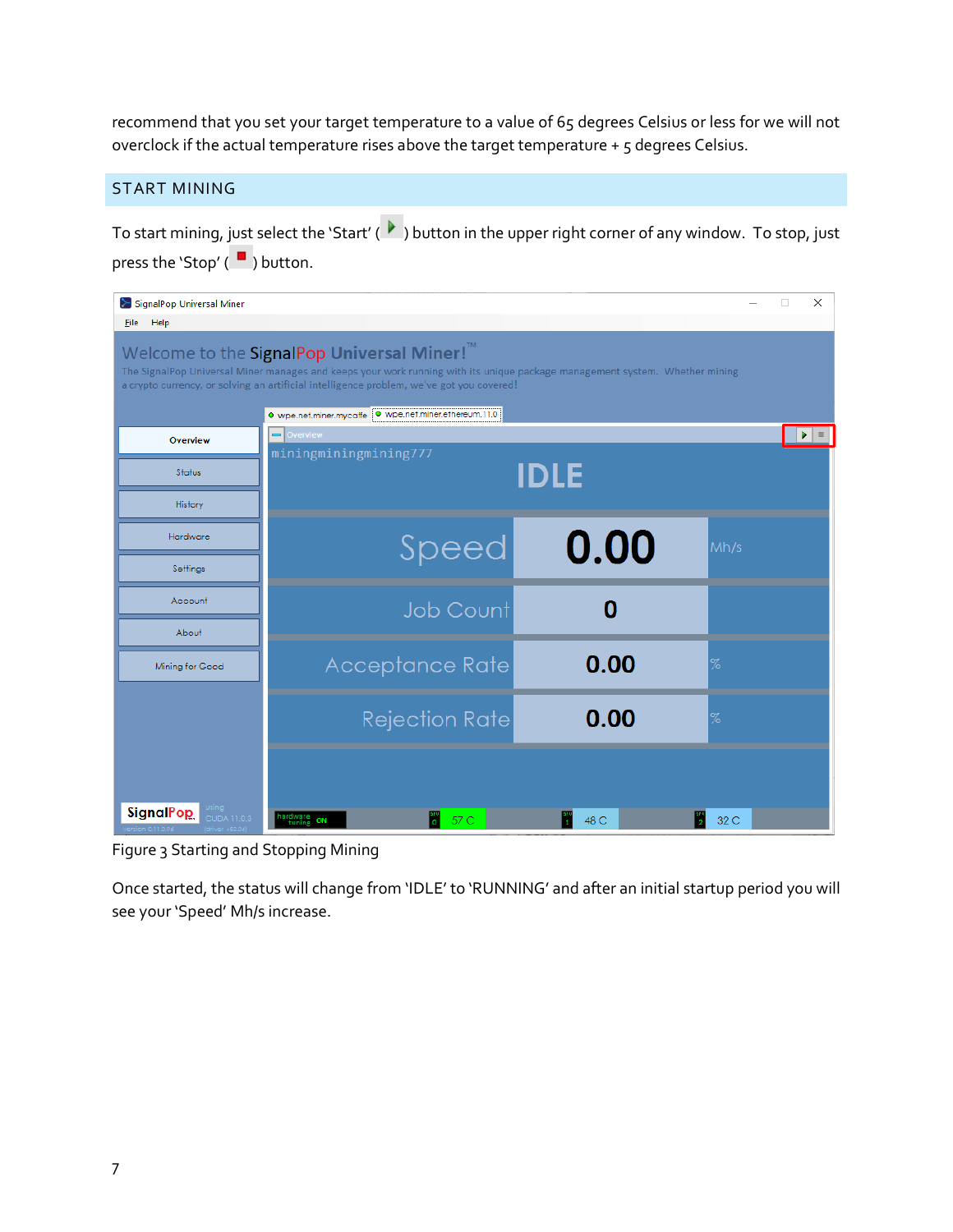### <span id="page-7-0"></span>MONITORING YOUR MINING

When mining, by far, the most important information to watch are the actual temperatures of your GPU's. Ideally your GPU temperatures should not exceed 75 degrees Celsius. If you live in a cold environment this should not be a problem.

However, if you are located in a warmer climate where the ambient temperature is 26.2 Celsius (80 F) or higher, maintaining the 75 degrees Celsius may be a challenge. During such times, you will want to increase the ambient cooling around your mining machines or not mine at all for unfortunately there is only so much the GPU fans can do.

| SignalPop Universal Miner                                                                                                                                                                                                                                                                                                                  |                                    |                              | X               |  |  |
|--------------------------------------------------------------------------------------------------------------------------------------------------------------------------------------------------------------------------------------------------------------------------------------------------------------------------------------------|------------------------------------|------------------------------|-----------------|--|--|
| Help<br><b>File</b>                                                                                                                                                                                                                                                                                                                        |                                    |                              |                 |  |  |
| Welcome to the SignalPop Universal Miner! <sup>™</sup><br>The SignalPop Universal Miner manages and keeps your work running with its unique package management system. Whether mining<br>a crypto currency, or solving an artificial intelligence problem, we've got you covered!<br>● wpe.net.miner.mycaffe ● wpe.net.miner.ethereum.11.0 |                                    |                              |                 |  |  |
| Overview                                                                                                                                                                                                                                                                                                                                   | Overview                           |                              | Þ.<br>п         |  |  |
| Status                                                                                                                                                                                                                                                                                                                                     | ingminingmining777                 | <b>RUNNING</b>               |                 |  |  |
| History                                                                                                                                                                                                                                                                                                                                    |                                    |                              |                 |  |  |
| Hardware                                                                                                                                                                                                                                                                                                                                   | <b>Speed</b>                       | 139.26                       | Mh/s            |  |  |
| Settings                                                                                                                                                                                                                                                                                                                                   |                                    |                              |                 |  |  |
| Account                                                                                                                                                                                                                                                                                                                                    | <b>Job Count</b>                   | 13                           |                 |  |  |
| About                                                                                                                                                                                                                                                                                                                                      |                                    |                              |                 |  |  |
| Mining for Good                                                                                                                                                                                                                                                                                                                            | Acceptance Rate                    | 0.00                         | %               |  |  |
|                                                                                                                                                                                                                                                                                                                                            | <b>Rejection Rate</b>              | 0.00                         | %               |  |  |
| <b>SignalPop</b><br>using<br>CUDA 11.0.3                                                                                                                                                                                                                                                                                                   |                                    |                              |                 |  |  |
|                                                                                                                                                                                                                                                                                                                                            | hardware<br>tuning ON<br>U<br>75 C | $\frac{980}{2}$<br>69 C<br>H | 67 <sub>C</sub> |  |  |

#### **Figure 4 Active Mining Overview**

The current temperature of each GPU is displayed along the bottom of the 'Overview window and also in the 'Hardware' window.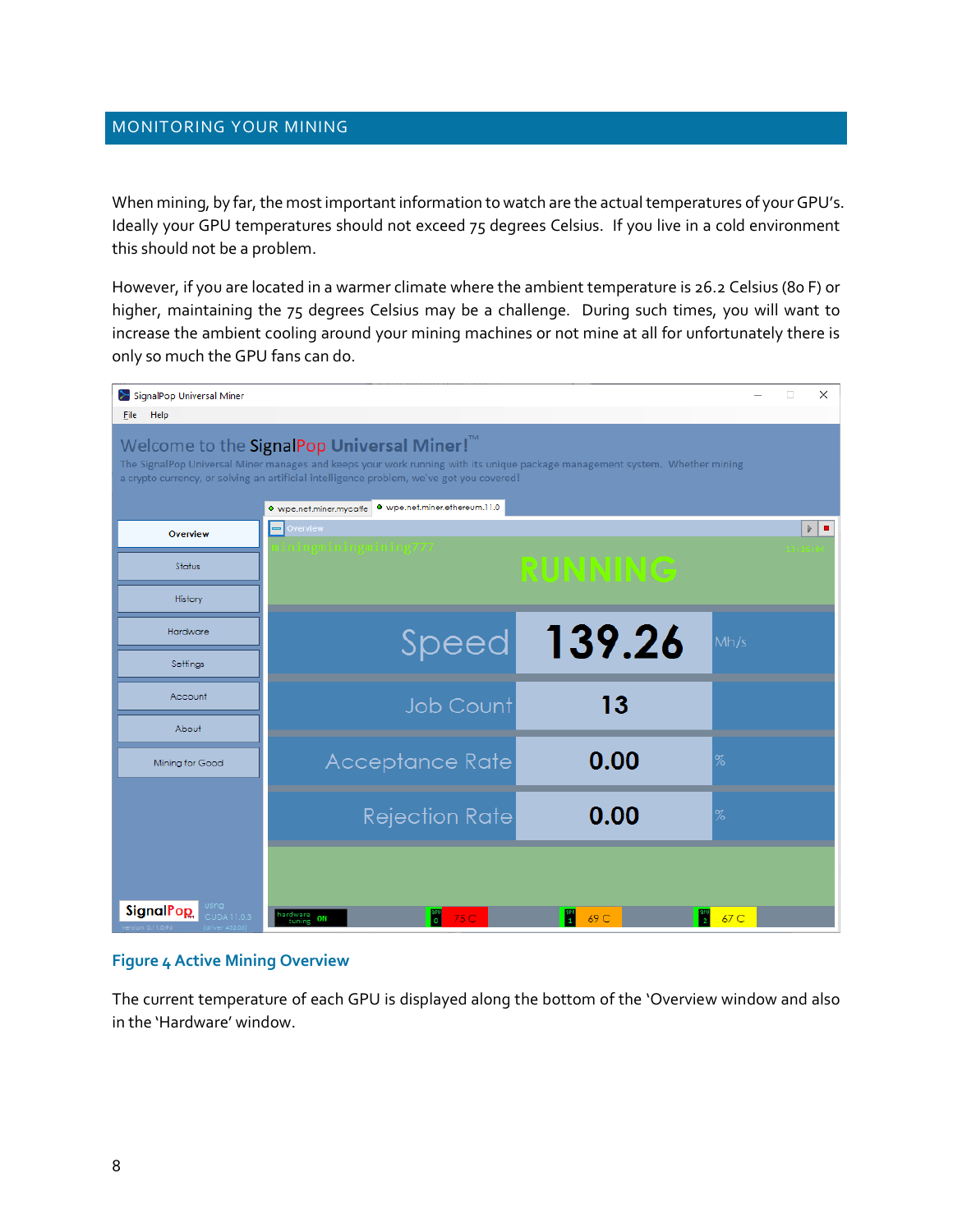| SignalPop Universal Miner                                                                                                                                                                                                                                                                                                                     |                                                                                                 |                           |                                                 | X<br>□                                   |  |
|-----------------------------------------------------------------------------------------------------------------------------------------------------------------------------------------------------------------------------------------------------------------------------------------------------------------------------------------------|-------------------------------------------------------------------------------------------------|---------------------------|-------------------------------------------------|------------------------------------------|--|
| Help<br><b>Eile</b>                                                                                                                                                                                                                                                                                                                           |                                                                                                 |                           |                                                 |                                          |  |
| Welcome to the SignalPop Universal Miner! <sup>™</sup><br>The SignalPop Universal Miner manages and keeps your work running with its unique package management system. Whether mining<br>a crypto currency, or solving an artificial intelligence problem, we've got you covered!<br>· wpe.net.miner.ethereum.11.0<br>O wpe.net.miner.mycaffe |                                                                                                 |                           |                                                 |                                          |  |
| Overview                                                                                                                                                                                                                                                                                                                                      | Hardware<br>$=$<br>÷<br>Ы                                                                       |                           |                                                 | $\triangleright$ $\blacksquare$          |  |
| Status                                                                                                                                                                                                                                                                                                                                        | Machine BASE8                                                                                   |                           | Host BASE8<br>Address 192.168.200.1             |                                          |  |
| History                                                                                                                                                                                                                                                                                                                                       | Memory 68.60 GB total/36.17 GB free                                                             |                           | GPU Watts 481.25W (4.01 amp)                    |                                          |  |
| <b>Hardware</b>                                                                                                                                                                                                                                                                                                                               | Operating System Microsoft Windows NT 6.2.9200.0 (64-bit)<br>○ Enable hardware funing<br>target | actual<br>usage           | overclock                                       |                                          |  |
| Settings                                                                                                                                                                                                                                                                                                                                      | Temp<br>GPU #0<br>Quadro RTX 8000 (51.14 GB - P2P on)<br>60 C                                   | GPU<br>Temp<br>35 C<br>0% | GPU<br>Memor<br>Memory<br>51.1 GB<br>300<br>405 | Fan<br>n/a<br>$\Rightarrow$<br>320<br>10 |  |
| Account                                                                                                                                                                                                                                                                                                                                       | GeForce RTX 2080 Ti (11.81 GB - P2P<br>60 C<br><b>GPU #1</b>                                    | 44 C<br>1%                | 11.8 GB<br>300<br>405                           | n/a<br>221<br>创                          |  |
| About                                                                                                                                                                                                                                                                                                                                         | 60 C<br><b>GPU #2</b><br>TITAN Xp (12.80 GB - P2P on) sn = #9                                   | 67 <sub>C</sub><br>100 %  | $12.8$ GB<br>1873<br>5508                       | 100 %<br>图图<br>- ම                       |  |
| Mining for Good                                                                                                                                                                                                                                                                                                                               |                                                                                                 |                           |                                                 |                                          |  |
| <b>SignalPop</b><br>CUDA 11.0.3<br>er 452.06)                                                                                                                                                                                                                                                                                                 |                                                                                                 |                           |                                                 |                                          |  |

# **Figure 5 Active Mining Hardware**

The 'Hardware' window shows additional information such as your temperatures for each GPU (when using hardware tuning), the current GPU usage, GPU memory, GPU clock, Memory clock and Fan usage.

*NOTE: Only GPU's that offer configurable fans support hardware tuning.*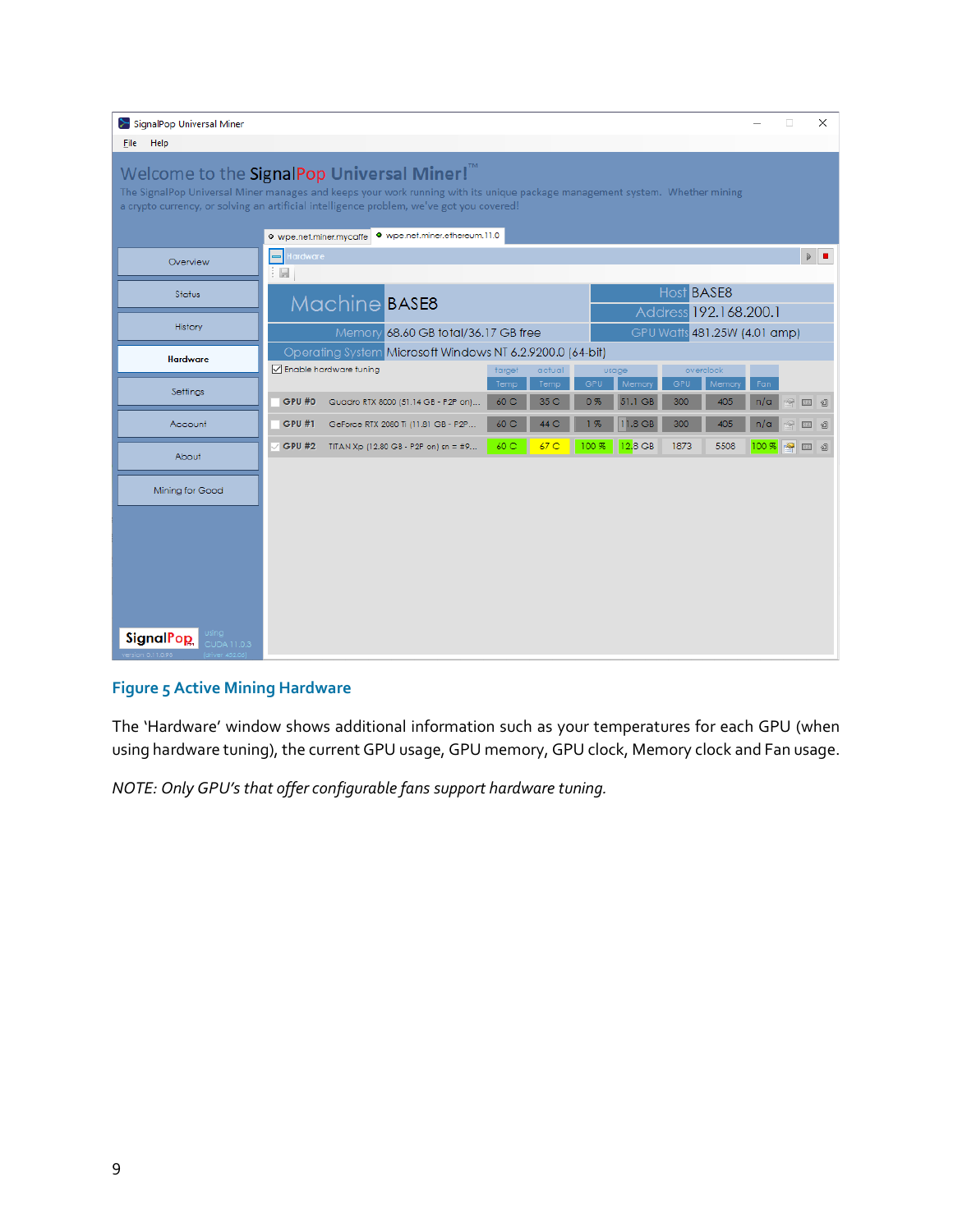# <span id="page-9-0"></span>PERFORMANCE MONITORING

Once you are happy with how your hardware is configured and performing, you may want to see how well your mining rig performs over time.

There are two aspects to mining profitability:

- a.) your average hashes/second (e.g. Mh/s) and,
- b.) your overall up-time.

You may have the fastest machine in the world, but if it does not have a very good up-time your overall profitability will be poor.

| SignalPop Universal Miner                |                                                                                                                                                                                                                                                                                                                                               | ×<br>□                          |
|------------------------------------------|-----------------------------------------------------------------------------------------------------------------------------------------------------------------------------------------------------------------------------------------------------------------------------------------------------------------------------------------------|---------------------------------|
| Help<br><b>Eile</b>                      |                                                                                                                                                                                                                                                                                                                                               |                                 |
|                                          | Welcome to the SignalPop Universal Miner! <sup>™</sup><br>The SignalPop Universal Miner manages and keeps your work running with its unique package management system. Whether mining<br>a crypto currency, or solving an artificial intelligence problem, we've got you covered!<br>· wpe.net.miner.ethereum.11.0<br>O wpe.net.miner.mycaffe |                                 |
| Overview                                 | <b>History</b><br>$\equiv$<br><b>BPW</b> 9PW 9PW                                                                                                                                                                                                                                                                                              | $\triangleright$ $\blacksquare$ |
| Status                                   | Speed<br>Acceptance<br>Rejection<br>Mh/s                                                                                                                                                                                                                                                                                                      | 121.27<br>105.86                |
| <b>History</b>                           | Restarts                                                                                                                                                                                                                                                                                                                                      | 90.73<br>75.61<br>60.49         |
| Hardware                                 |                                                                                                                                                                                                                                                                                                                                               | 45.37<br>30.24                  |
| Settings                                 |                                                                                                                                                                                                                                                                                                                                               |                                 |
| Account                                  | GPU 0<br>Temperature<br>GPU <sub>1</sub><br>GPU <sub>2</sub>                                                                                                                                                                                                                                                                                  | 82.35                           |
| About                                    |                                                                                                                                                                                                                                                                                                                                               | 47.06                           |
| Mining for Good                          |                                                                                                                                                                                                                                                                                                                                               | 35.29<br>23.53<br>11.76<br>в    |
|                                          | GPU D<br>Fon%<br>GPU <sub>1</sub><br>GPU <sub>2</sub>                                                                                                                                                                                                                                                                                         | 0.00<br>83.33<br>66.67<br>50.00 |
|                                          |                                                                                                                                                                                                                                                                                                                                               | 33.33<br>16.67                  |
| Jana-<br><b>SignalPop</b><br>CUDA 11.0.3 | <b>BREEZERRADBRAZZZZZZZZZZ</b><br><u>6000000000000000000000000</u>                                                                                                                                                                                                                                                                            | 0.00                            |

The 'History' window shows how well your mining rig performs on a hashes/second basis. In addition, the % of Mh/s that were used on 'accepted' solutions is shown in green along with the % of Mh/s that were rejected.

To view your overall performance, select the 'Account' button which will bring up your account on [www.ethermine.org.](http://www.ethermine.org/)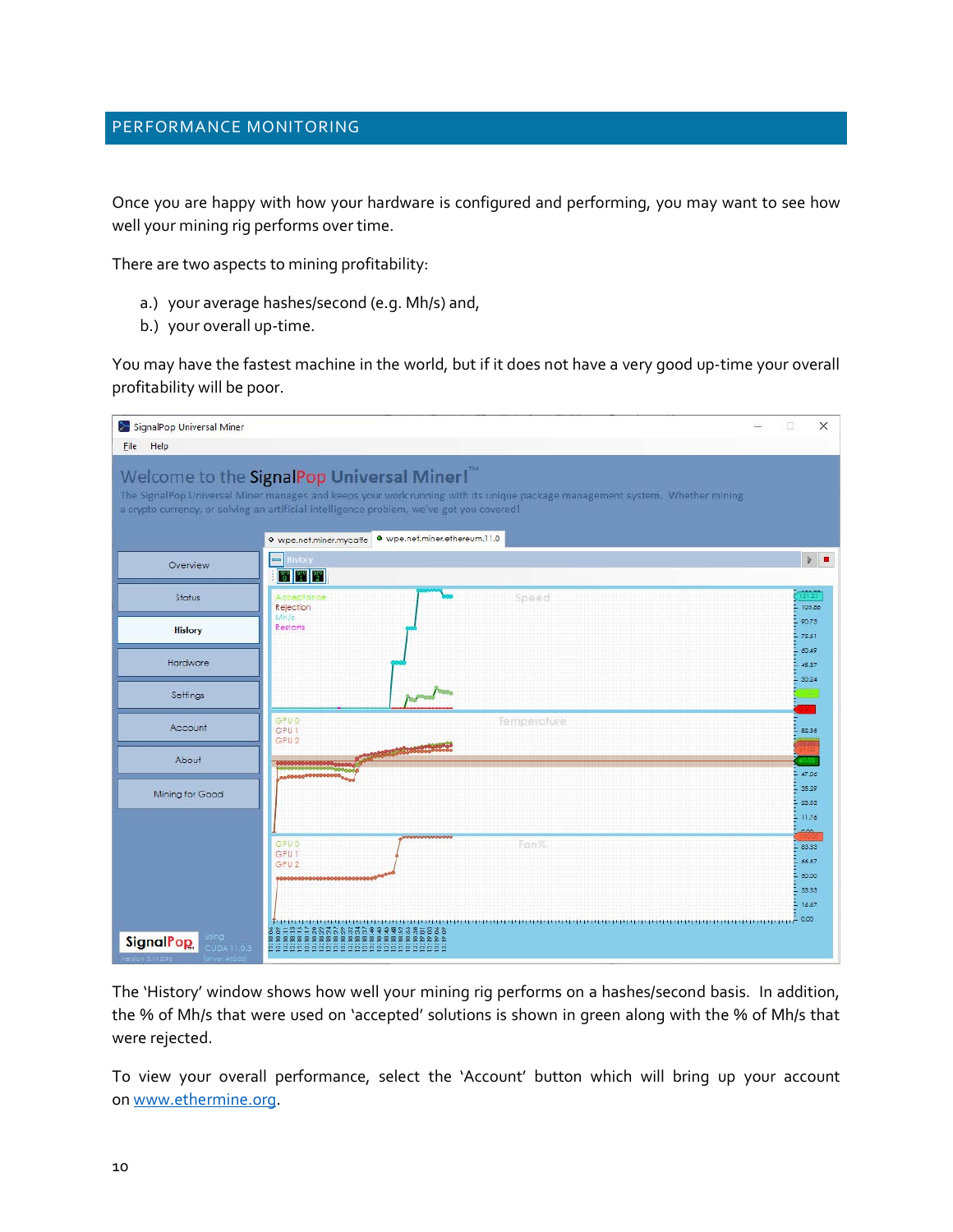# <span id="page-10-0"></span>MINING FOR GOOD

While mining, you may want to give a portion of your mining time to a charity. To do so, select the 'Mining for Charity' button to display the 'Mining for Charity' screen.



# **Figure 6 Mining for Charity View**

Selecting the 'Apply to Settings' button directly saves the mining for charity settings to your general settings as shown below.

|  | Mining for Charity               |                                            |
|--|----------------------------------|--------------------------------------------|
|  | Secondary Address                | 0xc7464dbcA260A8faF033460622B23467Df5AEA42 |
|  | Secondary Name                   | GiveDirectly                               |
|  | Secondary Address Mining Percent | 5.00%                                      |

When mining for charity, we use a similar method of time allocation as is used to pay the developer fee in that we mine for the percentage of the day that you specified (e.g. the 'Secondary Address Mining Percent') with the 'Secondary Address' which in this case is the Ethereum address used by the GiveDirectly charity. For more information on GiveDirectly select the 'URL' on the screen, or go to [https://givedirectly.org/.](https://givedirectly.org/)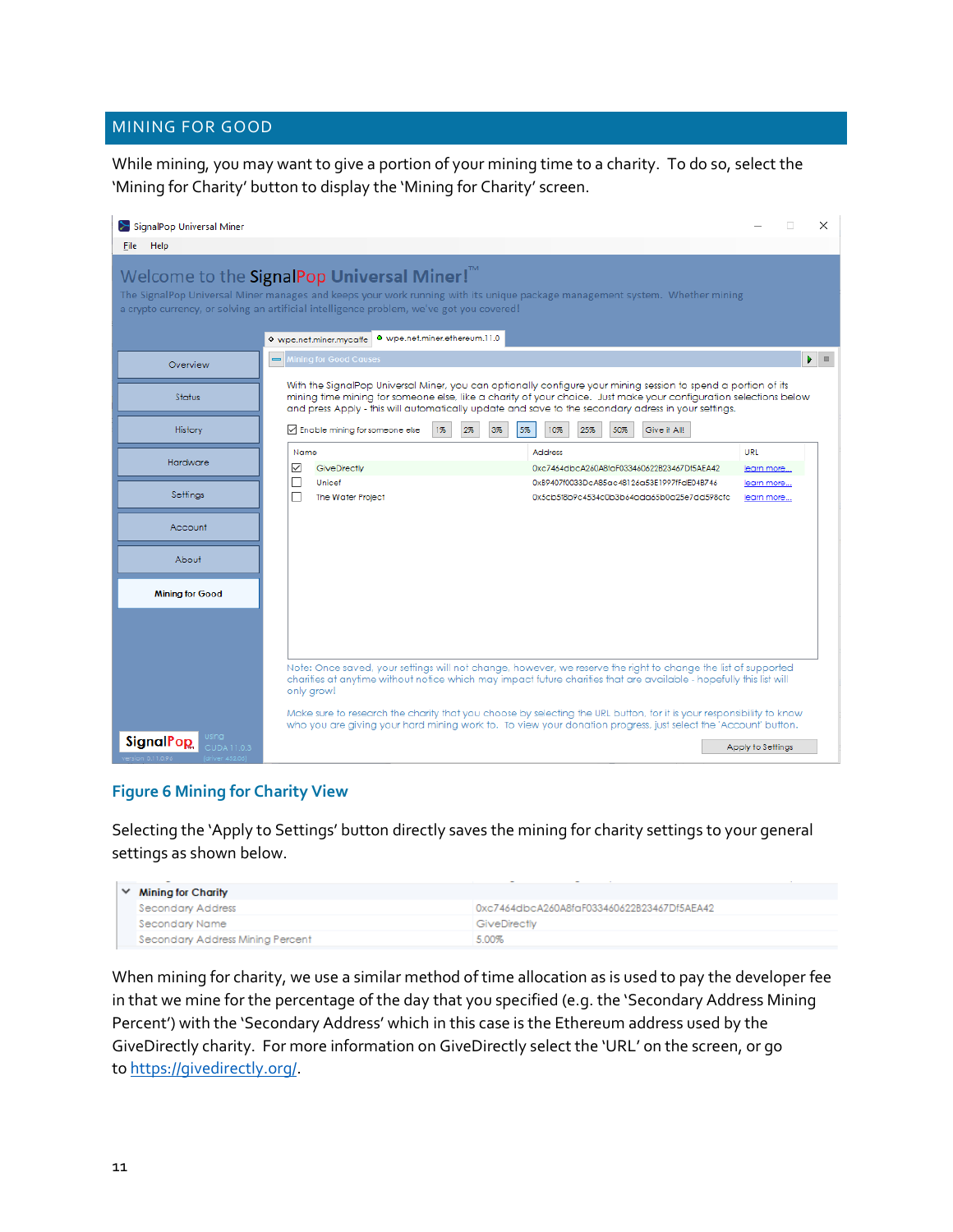# <span id="page-11-0"></span>MINING AI

The SignalPop Universal Miner™ now supports *mining AI* work packages via the **wpe.net.miner.mycaffe** miner! Mining AI is the process of training a work package delegated to the miner from the Scheduling database.

| SignalPop Universal Miner                 |                                                                                                                                                                                                                                                                                   |      | $\times$<br>П                                                  |
|-------------------------------------------|-----------------------------------------------------------------------------------------------------------------------------------------------------------------------------------------------------------------------------------------------------------------------------------|------|----------------------------------------------------------------|
| <b>File</b><br>Help                       | Welcome to the SignalPop Universal Miner! <sup>™</sup><br>The SignalPop Universal Miner manages and keeps your work running with its unique package management system. Whether mining<br>a crypto currency, or solving an artificial intelligence problem, we've got you covered! |      |                                                                |
| Overview                                  | · wpe.net.miner.mycaffe   • wpe.net.miner.ethereum.11.0<br>Overview                                                                                                                                                                                                               |      | $\blacktriangleright$ $\vdash$<br>$\qquad \qquad \blacksquare$ |
| Status                                    | mycaffe777<br>IDLE                                                                                                                                                                                                                                                                |      |                                                                |
| History                                   | Scheduler: .\DNN                                                                                                                                                                                                                                                                  |      |                                                                |
| Hardware                                  | Speed                                                                                                                                                                                                                                                                             | 0.00 | Iteration/m                                                    |
| Settings                                  |                                                                                                                                                                                                                                                                                   |      |                                                                |
| Account                                   | <b>Job Count</b>                                                                                                                                                                                                                                                                  | 0    |                                                                |
| About                                     |                                                                                                                                                                                                                                                                                   |      |                                                                |
| Mining for Good                           | Acceptance Rate                                                                                                                                                                                                                                                                   | 0.00 | $\%$                                                           |
|                                           | <b>Rejection Rate</b>                                                                                                                                                                                                                                                             | 0.00 | $\%$                                                           |
|                                           |                                                                                                                                                                                                                                                                                   |      |                                                                |
| Jsing.<br><b>SignalPop</b><br>CUDA 11.0.3 | hardware<br>tuning ON<br>53 C                                                                                                                                                                                                                                                     | 61 C | 42 C                                                           |

# **Figure 7 Mining MyCaffe AI**

Mining AI is the same as mining Ethereum except when mining AI the speed is measured in iterations per minute instead of mega-hashes per second. In addition, each AI Job represents a project that is trained vs an Ethereum transaction that is verified when mining Ethereum.

AI mining jobs are delegated via the *Scheduler* which may reside locally, on a local network. The '*Scheduler:*' field in the *Overview* screen shows which scheduler is in use.

**NOTE:** when mining AI, the *Account* and *Mining for Good* windows are not available.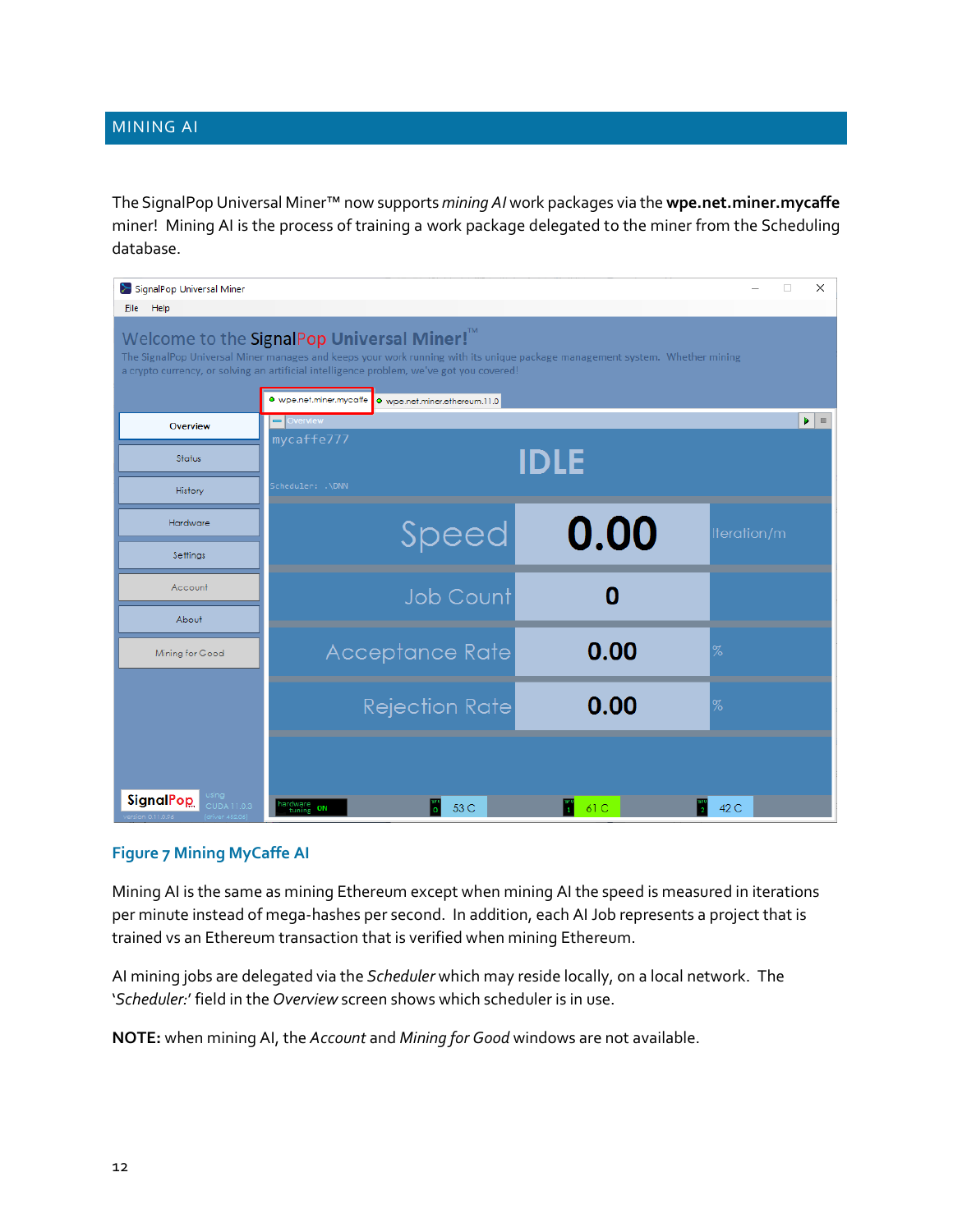# <span id="page-12-0"></span>MINING AI SETTINGS

When mining AI, the settings are a little different from those used when mining Ethereum.

| SignalPop Universal Miner                                          |                                                                                                                                                                                                             | $\times$<br>□                                                                                                                                                                                                                       |  |
|--------------------------------------------------------------------|-------------------------------------------------------------------------------------------------------------------------------------------------------------------------------------------------------------|-------------------------------------------------------------------------------------------------------------------------------------------------------------------------------------------------------------------------------------|--|
| File Help                                                          |                                                                                                                                                                                                             |                                                                                                                                                                                                                                     |  |
|                                                                    | Welcome to the SignalPop Universal Miner! <sup>™</sup><br>a crypto currency, or solving an artificial intelligence problem, we've got you covered!<br>· wpe.net.miner.mycaffe · wpe.net.miner.ethereum.11.0 | The SignalPop Universal Miner manages and keeps your work running with its unique package management system. Whether mining                                                                                                         |  |
| Overview                                                           | Settings<br>Ы<br>el                                                                                                                                                                                         | Ы<br><b>B</b>                                                                                                                                                                                                                       |  |
| Status                                                             | $\frac{1}{2}$ $\frac{1}{2}$ $\frac{1}{2}$<br>$\times$ General                                                                                                                                               |                                                                                                                                                                                                                                     |  |
| History                                                            | Name<br>Configuration                                                                                                                                                                                       | wpe.net.miner.mycaffe<br>C:\ProgramData\SignalPop\Universal Miner\MinerModules\wpe.net.mir                                                                                                                                          |  |
| Hardware                                                           | $\times$ Parameters<br>ScheduleServer<br>Priority                                                                                                                                                           | <b>DEFAULT</b><br>True                                                                                                                                                                                                              |  |
| <b>Settings</b>                                                    | Miner Name<br>Amps<br>DataRefreshPeriod                                                                                                                                                                     | mycaffe777<br>20.0<br>10000                                                                                                                                                                                                         |  |
| Account                                                            | DataReplacementPercent<br>VerboseOutput                                                                                                                                                                     | 0.3<br>False                                                                                                                                                                                                                        |  |
| About                                                              | Path<br>$\times$ System<br><b>Product Version</b>                                                                                                                                                           | 0.11.0.96                                                                                                                                                                                                                           |  |
| Mining for Good                                                    |                                                                                                                                                                                                             |                                                                                                                                                                                                                                     |  |
| using<br><b>SignalPop</b><br><b>CUDA 11.0.3</b><br>rsion 0.11.0.96 | ScheduleServer                                                                                                                                                                                              | Specifies the server used for scheduling where 'DEFAULT' uses the scheduling database on the local machine, otherwise the format<br>'server;database;username;password' is expected and used to connect to the scheduling database. |  |

# **Figure 8 Mining AI Settings**

There are two settings that are specific to AI Mining:

**ScheduleServer**; the schedule server defines where AI work packages are delegated from. This setting is ether 'DEFAULT' for the local machine database (if running on a machine where the SignalPop AI Designer is also installed), or **server;database;username;password** which specifies to use a specific database server (encrypted on save).

**VerboseOutput**; when True, the verbose output directs a details status output to the Status window. Otherwise, when False, a more simple output is used.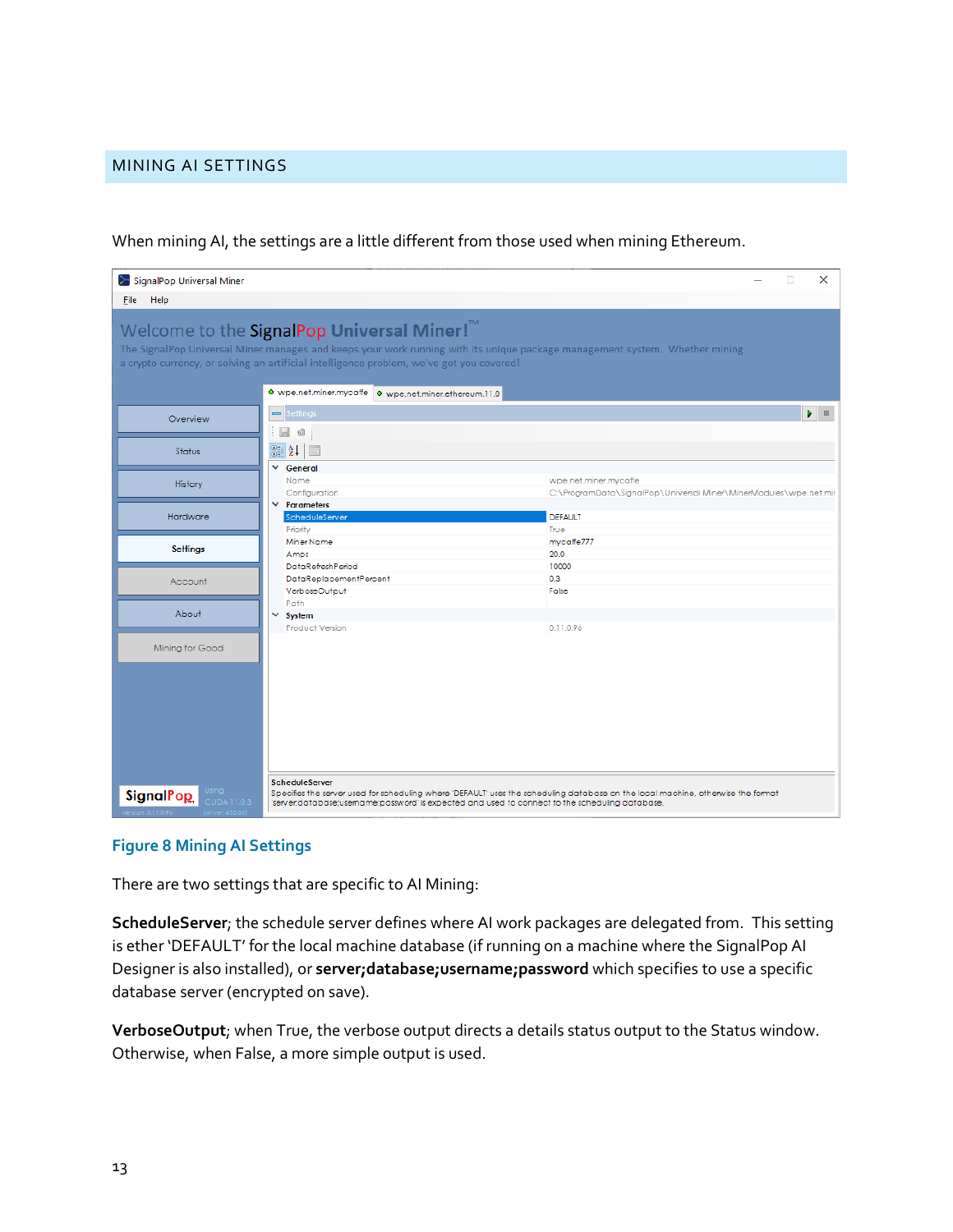# <span id="page-13-0"></span>SIGNALPOP PRODUCTS

At SignalPop, we strive to create innovative products that help solve difficult problems. The following products are offered by SignalPop.

**MyCaffe AI Platform**; the MyCaffe AI Platform was inspired by the original open source C++ Caffe project created by (Jia, et al., 2014) while at Berkeley. For more information on MyCaffe, see us on **GitHub** a[t http://github.com/mycaffe](http://github.com/mycaffe) or **NuGet** a[t https://www.nuget.org/packages?q=MyCaffe.](https://www.nuget.org/packages?q=MyCaffe) Using MyCaffe you can easily create complex, deep learning models to solve difficult artificial intelligence problems.

**SignalPop AI Designer**; designed specifically for the MyCaffe AI Platform, the SignalPop AI Designer allows you to visually develop, test and debug complex deep learning models such as ResNet, DANN, AlexNet, GoogleNet and VGG.

**SignalPop Universal Miner**; designed to mine anything from a cryptocurrency to an artificial intelligence problem, and do so 24/7.

For more information on our products see [https://www.signalpop.com.](https://www.signalpop.com/)